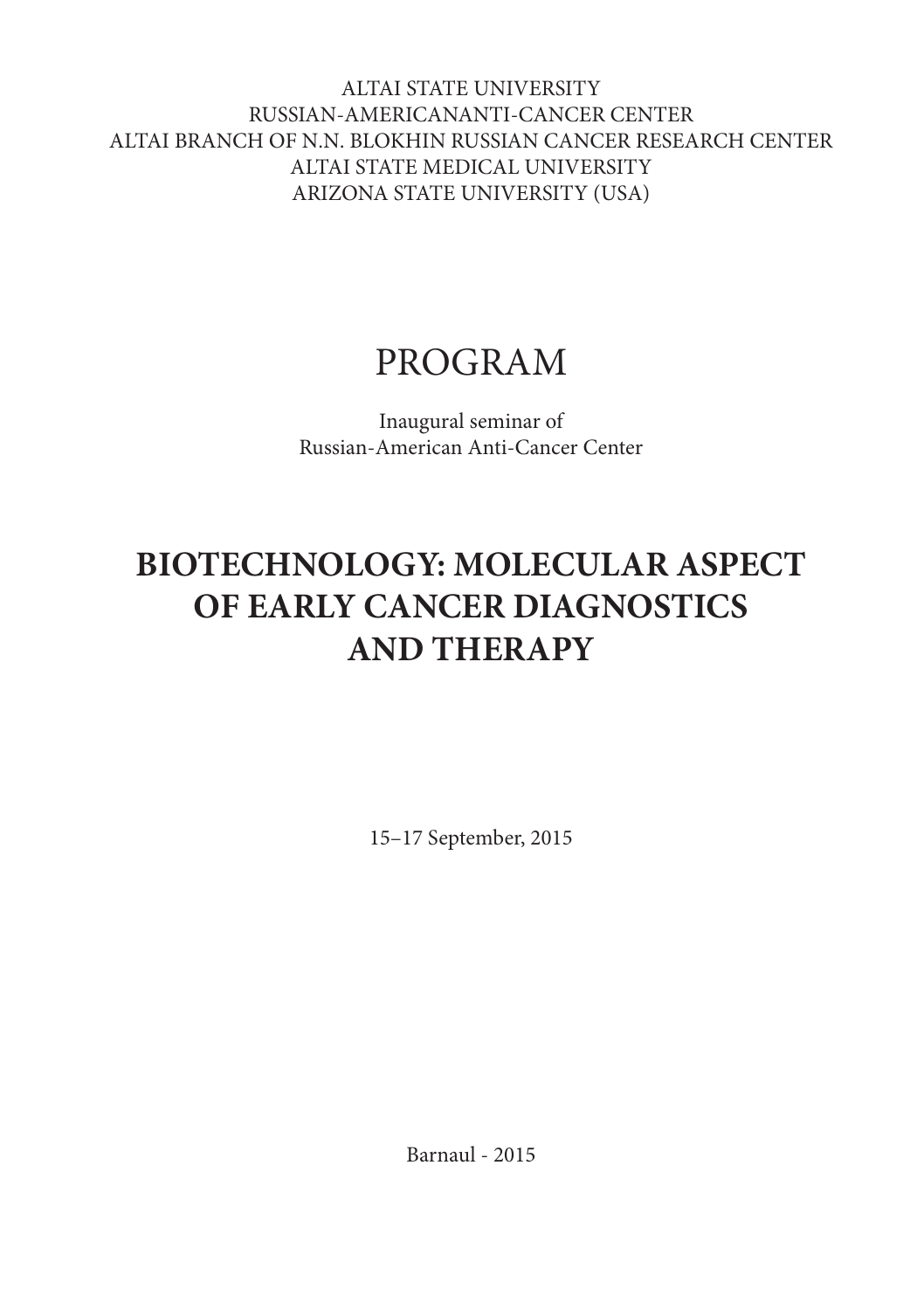### **SEPTEMBER 15th**

| $9:00 - 11:00$  | Registration (foyer of the Concert Hall of ASU, ul. Dimitrova, 66,<br>building $\langle$ D»)                                                              |
|-----------------|-----------------------------------------------------------------------------------------------------------------------------------------------------------|
| $11:00 - 12:00$ | Opening of The Exibition of achievements in the field of<br>biotechnology (foyer of the Concert Hall of ASU, ul. Dimitrova, 66,<br>building $\langle$ D») |
| $12:00-13:00$   | <b>Press Conference</b> (the Concert Hall of ASU)<br><b>Coffee break</b> (foyer of the Hall of the Academic council of ASU)<br><b>Lunch</b> («Uni-Café»)  |
| 13:00           | <b>Opening of the Symposium</b> (the Concert Hall of ASU)                                                                                                 |
| $13:00 - 16:15$ | Welcome address, plenary session                                                                                                                          |

**Plenary presentations (each presentation - up to 25 min.):**

**Il'ichev Alexander Alekseevich**. (The State Research Center of Virology and Biotechnology VECTOR , Altai State University, Koltsovo, Barnaul, Russia).

Topic: **«Biotechnology in the modern world».**

**Grishina Zoriana Vladimirovna** (Research Company LLC «Aberkeid», Moscow, Russia).

Topic: **«The market of biotechnology in Russia and in the world. Prospects of development of cooperation with the countries of Asia»**.

**Saadanov Iskander Usenbekovich** (KI Skryabin Kyrgyz National Agrarian University, Bishkek, Kyrgyz Republic).

Topic: **«Prospects for the development of biotechnology in Kyrgyz Republic».**

**Zelenina Tatyana Alekseevna** (Department of Altai Krai for food, processing, pharmaceutical industry and biotechnology, Barnaul, Russia).

Topic: **«The state and prospects for development of industrial biotechnology in Altai Krai».**

**Chebotaev Alexander Nikolaevich** (General Management of Agriculture of Altai Krai, Barnaul, Russia).

Topic: **«Biotechnology in agriculture in Altai Krai»**.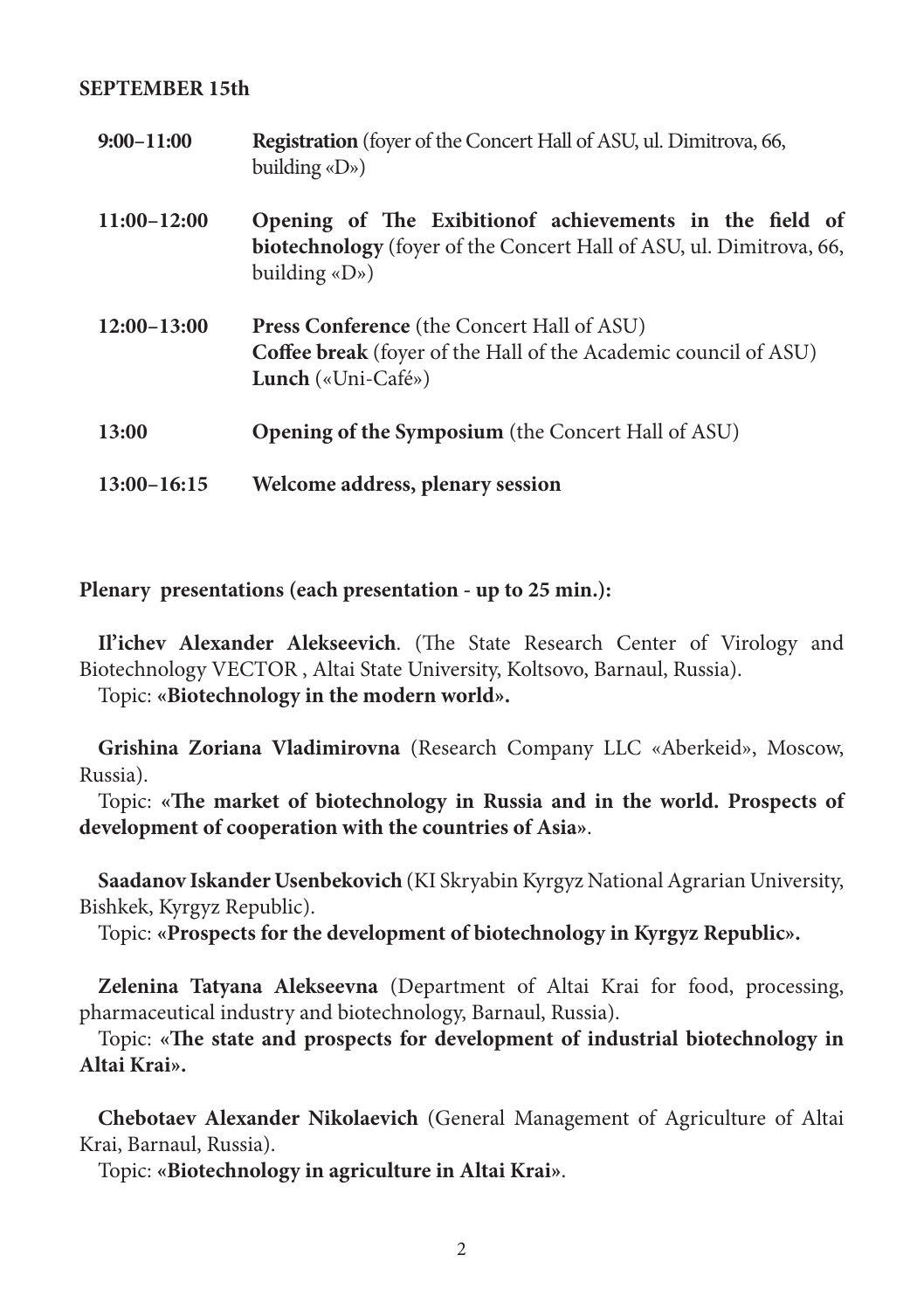**Silantjeva Marina Mikhailovna** (Altai State University, Barnaul, Russia).

Topic: **«The main directions of development of biotechnology in the Altai State University»**.

**Koutsenogii Peter Konstantinovich** (LLC Production Association «Sibbiofarm», Berdsk, Russia).

Topic: **«Possibilities of Production Association «Sibbiofarm «in the development of regional biotechnology».**

**Popov V.O., Osmakova Alina Gennadjevna** (Scientific and technical non-profit partnership «Technology Platform BioTeh2030», Moscow, Russia).

Topic: **«Technological platform « BioTeh2030»: from coordinational biotechnology development programs to specific projects».**

**Lomovskii Oleg Ivanovich, Bychkov A.L., Lomovskii I.O.** (Institute of Solid State Chemistry and Mechanochemistry SB RAS, Novosibirsk, Russia).

Topic: **«Mechanochemical and enzymatic technologies of vegetable raw materials into functional food ingredients and products for agriculture».**

**Kazartsev Dmitry Anatolyevich** (Association «Chamber of Commerce and Agribusiness», Voronezh, Russia).

Topic: **«Technological platform «Technology of food processing industry of agroindustrial complex is healthy food» as a tool for innovative development of the Russian agricultural sector».**

**16:15–16:30 Photographing of the participants of the symposium** (foyer of the Concert Hall of ASU).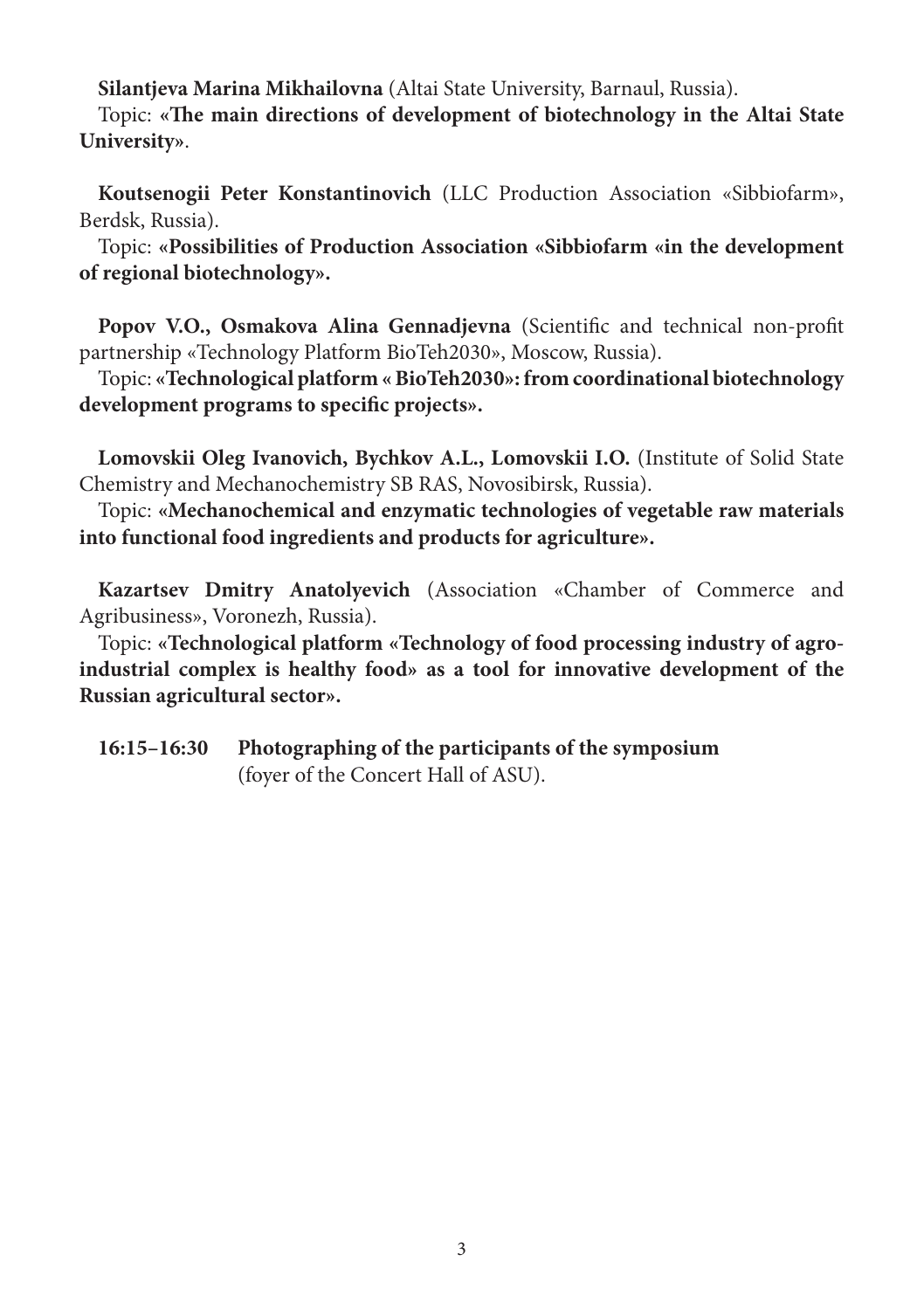## **September 16th**

### **Early diagnostics and recurrence monitoring**

### **9:00–12:00 Oral presentations (30-40 min)**

**Yakov N. Shoikhet, M.D.**, Ph.D., D.Sc., Professor, Corresponding Member of RAS, Head of the Department of Surgery of the Altai State Medical University, Honored Scientist of the Russian Federation *Molecular approach to the diagnosis and treatment of cancer tumors prior to visualization*

**Evgeny N. Imyanitov.**, M.D., Ph.D., D.Sc., Professor, Head of the Laboratory of Molecular Oncology, N.N. Petrov Research Institute of Oncology, St. Petersburg. *Hereditary cancer in Russia*

- **Stephen A.Johnston**, Ph.D. Co-Director, Center for Innovations in Medicine, Professor, School of Life Sciences of Biodesign Institute at Arizona State University (USA) *Immunosignature for cancer diagnostics*
- **Maksim L. Filipenko**, Ph.D. Head of laboratory pharmacogenomics, Institute of chemical biology and fundamental medicine. *Digital approach for somatic mutations detection in tumors*
- **12:00–13:00 Lunch**

### **13:00–15:00 Oralpresentations (15 min)**

- **Andrei I. Chapoval**, Ph.D., Executive Director of the Russian-American Anti-Cancer Center of Altai State University, Research Professor of the Center for Innovation in Medicine, School of Life Sciences of Biodesign Institute at Arizona State University (USA). *Diagnostics of breast cancer using immunosignature*
- **Pavel P. Laktionov**, Ph.D., Head of the Laboratory of Molecular Medicine, Institute of Chemical Biology and Fundamental Medicine of SB RAS *Liquid biopsy: search for epigenetic markers for noninvasive cancer diagnostics*
- **Michael A. Ryazanov**, Ph.D., Assistant Professor of Computer Science, Head of the Office for Informatization of Altai State University.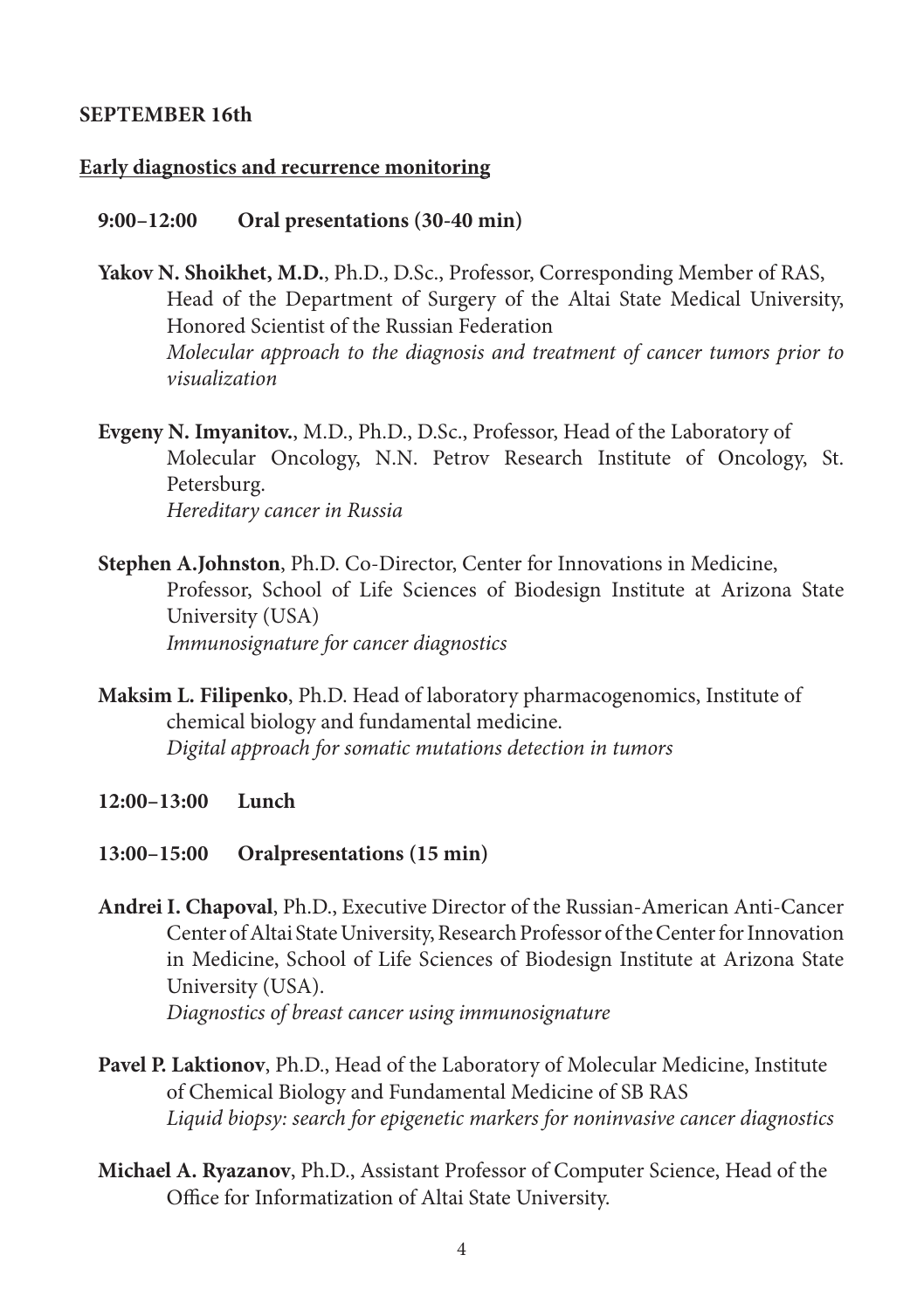*Peptide microarrays data analysis*

- **Alexander A. Shaidurov**, Ph.D., Altai State University *Intelligent classification model of cancer diseases*
- **Elena Y. Rykova**, Ph.D., D.Sc., Institute of Chemical Biology and Fundamental Medicine of SB RAS *Circulating microRNA in lung cancer*
- **Svetlana N. Tamkovich**, Ph.D. Institute of Chemical Biology and Fundamental Medicine of SB RAN *Proteome profiling of exosomes in blood of healthy women and breast cancer patients*

**Anatoly A. Ivanov**, TheAltai Branch of N. N. Blokhin Russian Cancer Research Center of RAS *Biomolecular characteristics of papillary thyroid cancer, the relationship with clinical and morphological parameters*

**Marina N. Stakheeva**, M.D., Ph.D., D.Sc. Institute of Oncology Tomsk. *Multidimensional visualization of the immune system as a method for monitoring the risk of malignant neoplasms progression*

### **SEPTEMBER 17th**

## **Prophylaxisand therapy of preclinical cancer**

- **9:00–12:00 Oralpresentations(30-40 min)**
- **Alexander F. Lazarev**, M.D., Ph.D., D.Sc., Professor, Director of The Altai Branch of N. N. Blokhin Russian Cancer Research Center of RAS, Chief Physician Altai Regional Oncology Center, Honored Physician of the Russian Federation *Risk factors for cancer*
- **Sergei I. Bajan**, Ph.D., D.Sc.,Professor, Head of the Department of Bioengineering at The State Research Center of Virology and Biotechnology VECTOR. *New approaches to the construction of T-cell vaccines against infectious diseases and cancer*
- **Olga I. Lavrik**, Ph.D., D.Sc., Professor, Corresponding Member of RAS, Head of the Laboratory of Bioorganic Chemistry of Enzymes, Institute of Chemical Biology and Fundamental Medicine of SB RAS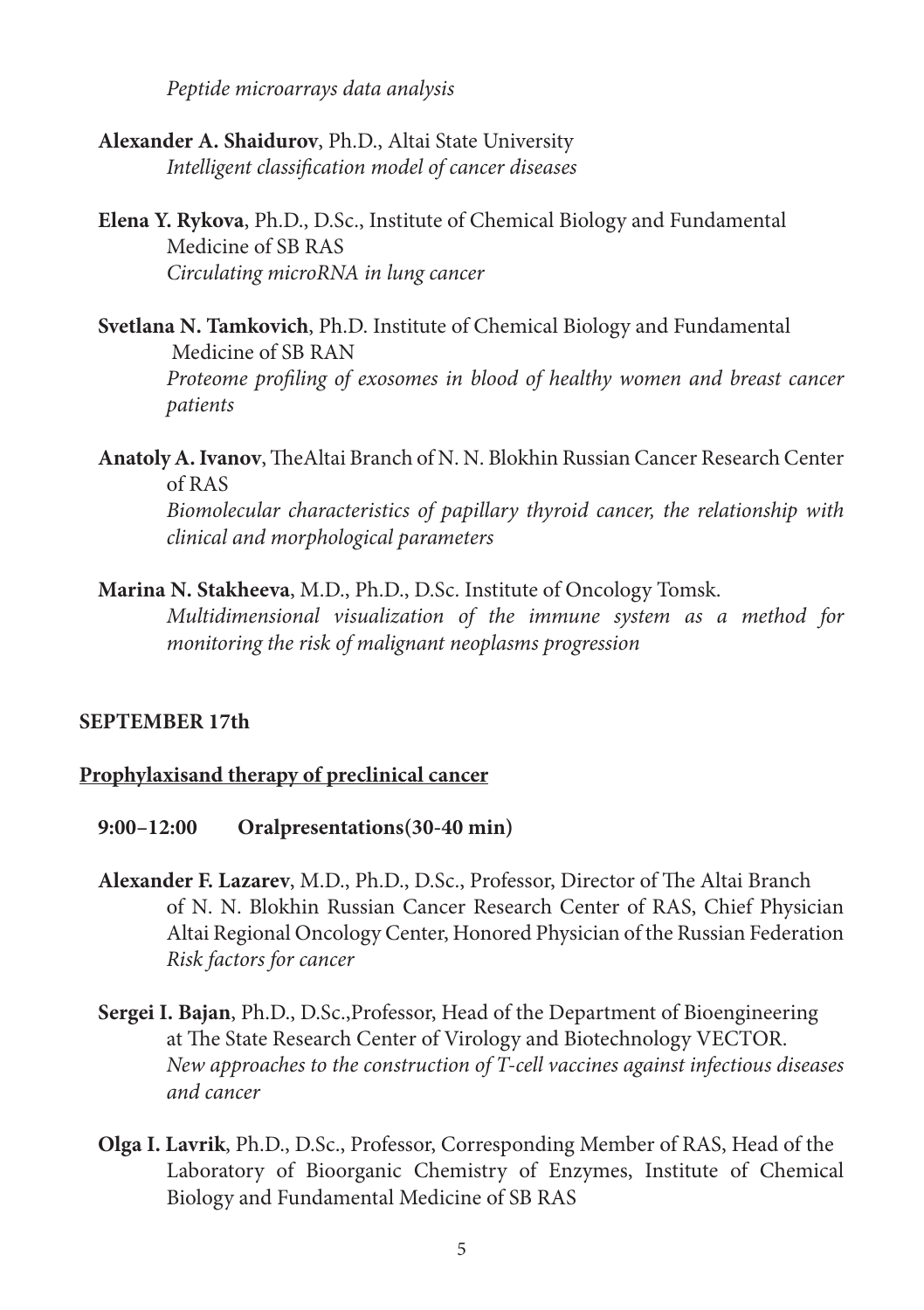*DNA repair enzymes as key targets to develop anticancer drugs*

**Stephen A. Johnston**, Ph.D. Co-Director, Center for Innovations in Medicine, Professor, School of Life Sciences, Biodesign Institute at Arizona State University (USA) *Prophylactic cancer vaccine*

- **Vladimir A. Kozlov**, M.D., Ph.D., D.Sc., Member of RAS, Director, Fundamental and Clinical Immunology Research Institute *Cancer cell therapy*
- **12:00-13:00 Lunch**
- **13:00-15:00 Oral presentations (15 min)**
- **Dennis V. Antonets**, Ph.D., Researcher of The State Research Center of Virology and Biotechnology VECTOR. *Development of artificial T-cell immunogens*
- **Valentina D. Petrova**, M.D., Ph.D., Deputy Chief Physician of Altai Regional Oncology Center *Immunosignature in clinical practice*

**Jeanne K. Nazarkina**, Ph.D., Institute of Chemical Biology and Fundamental Medicine of SB RAS. *DNA vaccine against breast cancer, aimed at the induction of a cytotoxic T cell immune response*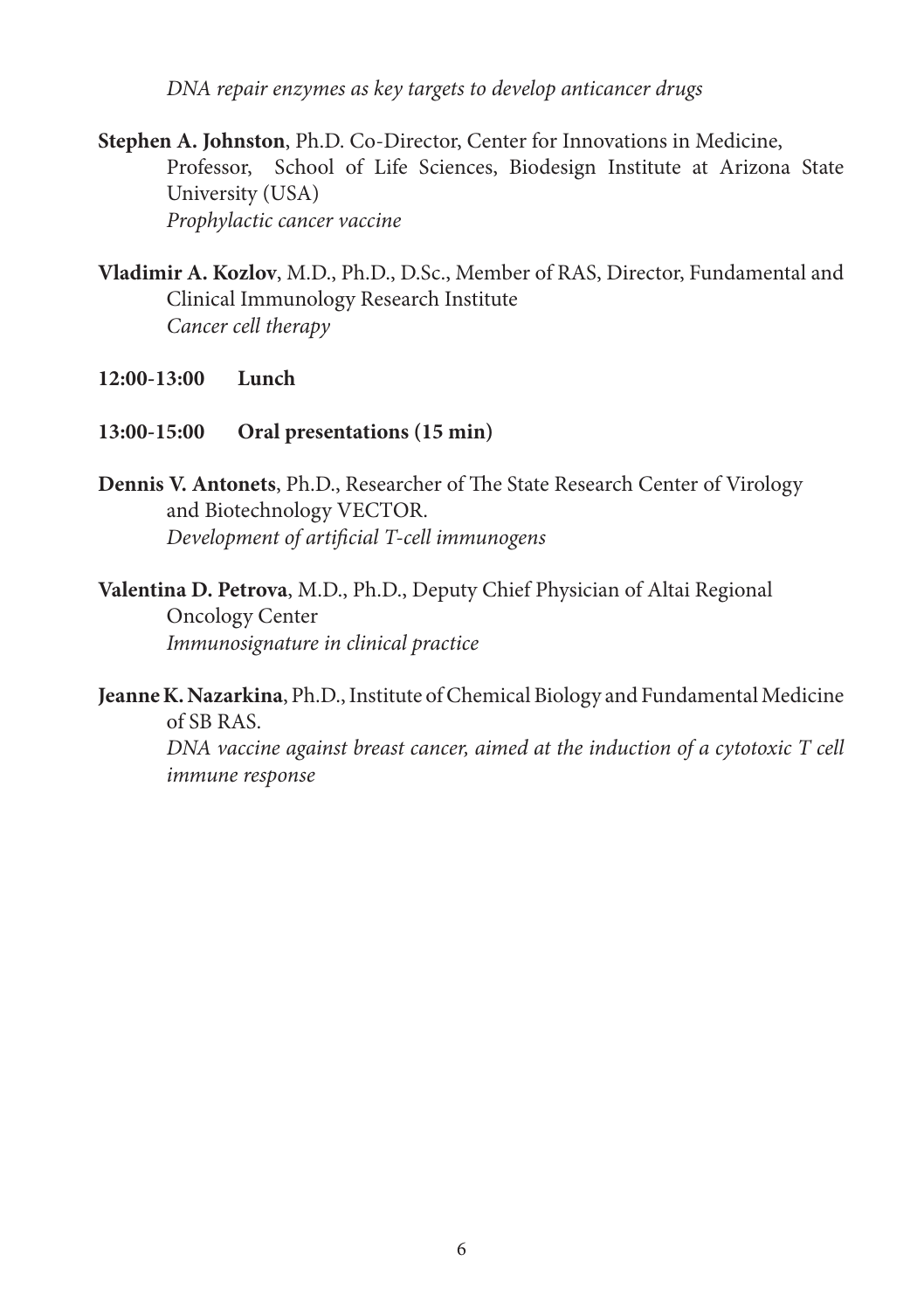ФГБОУ ВПО «АЛТАЙСКИЙГОСУДАРСТВЕННЫЙ УНИВЕРСИТЕТ» РОССИЙСКО-АМЕРИКАНСКИЙ ПРОТИВОРАКОВЫЙ ЦЕНТР АЛТАЙСКИЙ ФИЛИАЛ РОССИЙСКОГО ОНКОЛОГИЧЕСКОГО НАУЧНОГО ЦЕНТРА ИМ. Н.Н. БЛОХИНА АЛТАЙСКИЙ ГОСУДАРСТВЕННЫЙ МЕДИЦИНСКИЙ УНИВЕРСИТЕТ УНИВЕРСИТЕТ ШТАТА АРИЗОНА (США)

# **ПРОГРАММА**

Инаугурационного семинара Российско-Американского противоракового центра

# **БИОТЕХНОЛОГИЯ: МОЛЕКУЛЯРНЫЕ АСПЕКТЫ РАННЕЙ ДИАГНОСТИКИ И ТЕРАПИИ ОНКОЛОГИЧЕСКИХ ЗАБОЛЕВАНИЙ**

15–17 сентября 2015 г.

Барнаул – 2015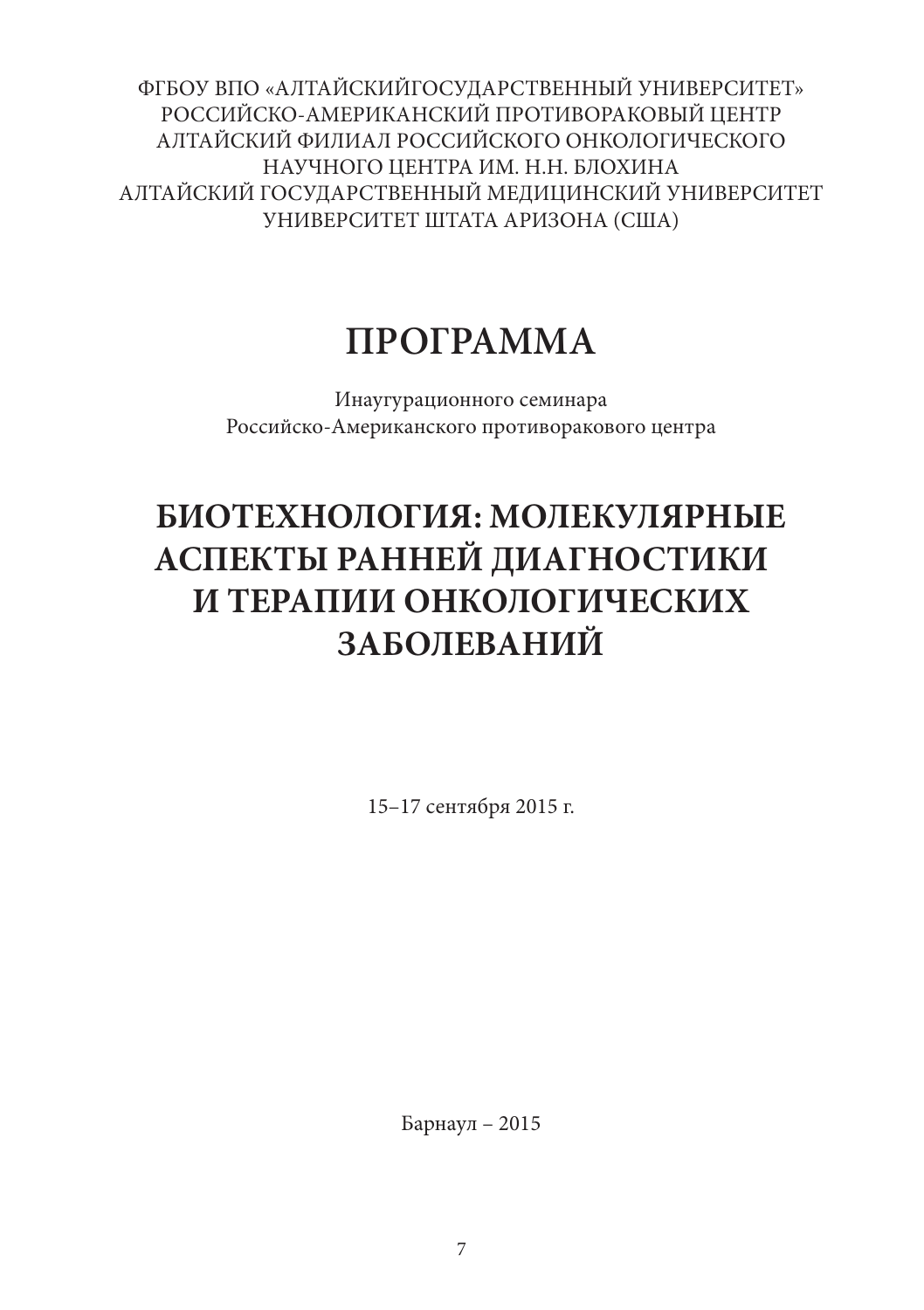### **15 СЕНТЯБРЯ**

| $9:00 - 11:00$  | Регистрация участников семинара (фойе Концертного зала АГУ,<br>ул. Дмитрова, 66, корпус «Д»)                                    |
|-----------------|---------------------------------------------------------------------------------------------------------------------------------|
| $11:00-12:00$   | Открытие и осмотр Выставки достижений в области био-<br>технологии (фойе Концертного зала АГУ, ул. Дмитрова, 66,<br>корпус «Д») |
| $12:00-13:00$   | Пресс-конференция (Концертный зал АГУ)<br>Кофе-брейк (фойе зала Ученого совета АГУ)<br>Обед («Универ-кафе»)                     |
| 13:00           | Открытие симпозиума (Концертный зал АГУ)                                                                                        |
| $13:00 - 16:15$ | Приветственные выступления, пленарное заседание                                                                                 |

**Пленарные доклады (продолжительность доклада – до 25 мин.):**

**Ильичев Александр Алексеевич** (ФБУН ГНЦ ВБ «Вектор»; Кольцово, Алтайский государственный университет; Барнаул, Россия).

Тема доклада: **«Биотехнология в современном мире»**.

**Гришина Зоряна Владимировна** (ООО Исследовательская компания «Аберкейд», Москва, Россия).

Тема доклада: **«Рынок биотехнологии в России и в мире. Перспективы развития сотрудничества со странами Азии»**.

**Сааданов Искандер Усенбекович** (Кыргызский Национальный аграрный университет им. К.И. Скрябина, Бишкек, Кыргызская Республика).

Тема доклада: **«Перспективы развития биотехнологии в Кыргызской Республике»**.

**Зеленина Татьяна Алексеевна** (Управление Алтайского края по пищевой, перерабатывающей, фармацевтической промышленности и биотехнологиям, Барнаул, Россия).

Тема доклада: **«Состояние и перспективы развития промышленной биотехнологии в Алтайском крае»**.

**Чеботаев Александр Николаевич** (Главное управление сельского хозяйства Алтайского края, Барнаул, Россия).

Тема доклада: **«Биотехнологии в сельском хозяйстве Алтайского края»**.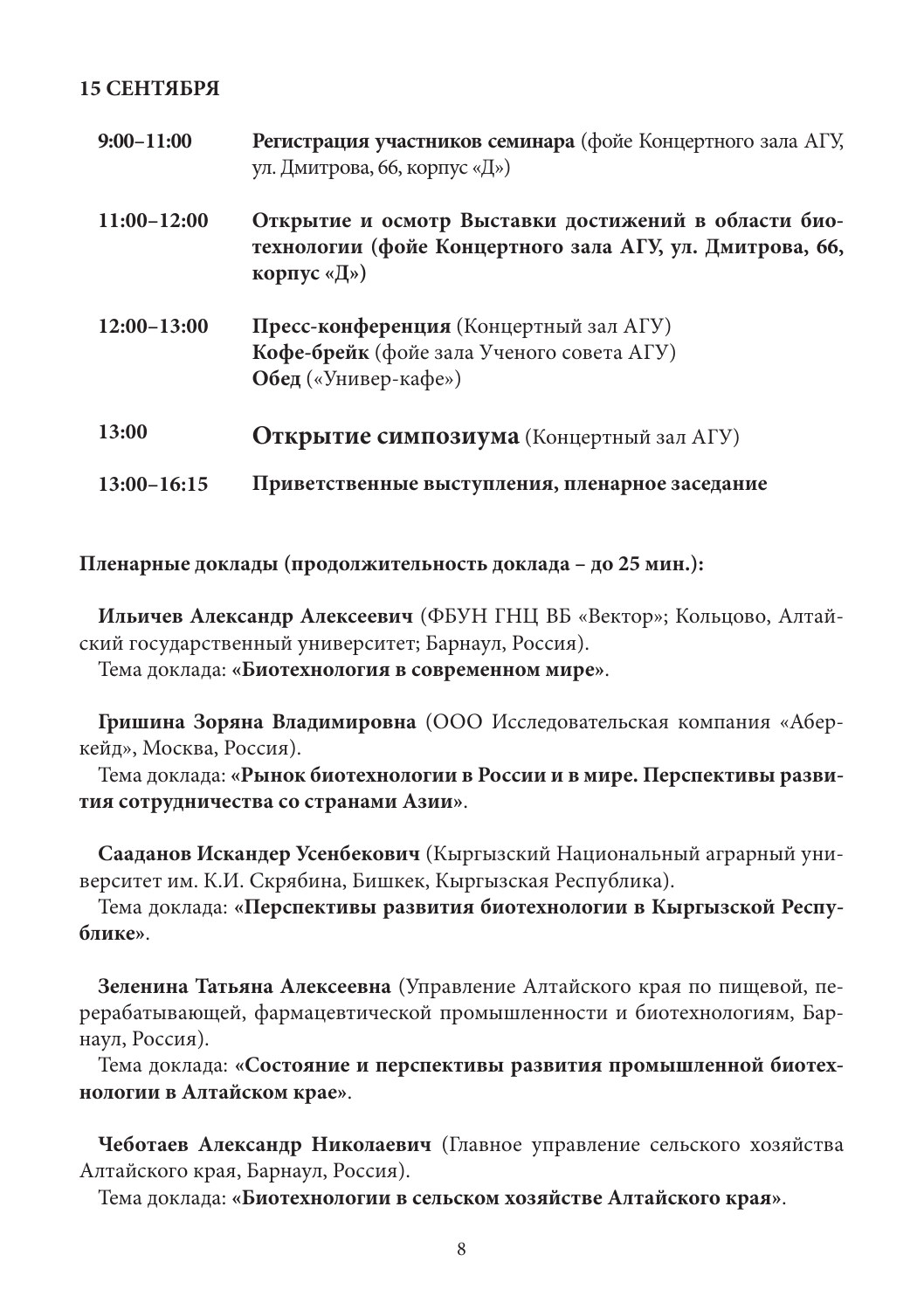**Силантьева Марина Михайловна** (Алтайский государственный университет, Барнаул, Россия).

Тема доклада: **«Основные направления развития биотехнологии в Алтайском государственном университете»**.

**Куценогий Петр Константинович** (ООО ПО «СИББИОФАРМ», Бердск, Россия).

Тема доклада: **«Возможности ПО «Сиббиофарм» в развитии региональной биотехнологии»**.

**Попов В.О., Осьмакова Алина Геннадиевна** (НТПК «Технологическая платформа БиоТех2030», Москва, Россия).

Тема доклада: **«Технологическая платформа «БиоТех2030»: от координационной программы развития биотехнологий до конкретных проектов»**.

**Ломовский Олег Иванович, Бычков А.Л., Ломовский И.О.** (Институт химии твердого тела и механохимии СО РАН, Новосибирск, Россия).

Тема доклада: **«Механохимические и механоферментативные технологии переработки растительного сырья в компоненты функционального питания и препараты для сельского хозяйства»**.

**Казарцев Дмитрий Анатольевич** (Ассоциация «ТППП АПК», Воронеж, Россия). Тема доклада: «Технологическая платформа **«Технологии пищевой и перерабатывающей промышленности АПК-продукты здорового питания» как инструмент инновационного развития АПК России»**.

**16:15–16:30 ч. Фотографирование участников симпозиума**  (фойе Концертного зала АГУ).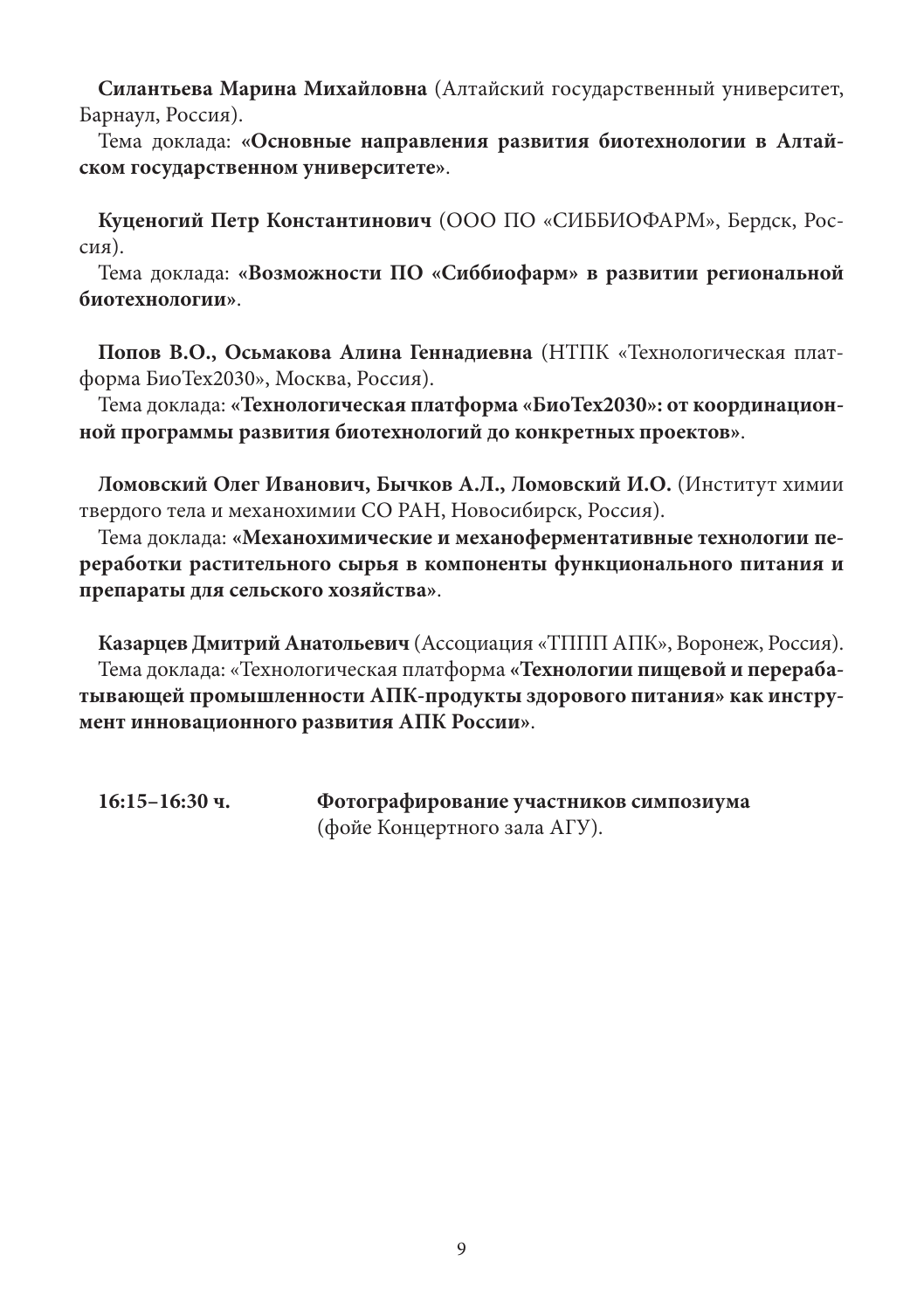## **16 СЕНТЯБРЯ**

### **Ранняя диагностика и мониторинг рецидивов**

## **9:00–12:00 Доклады (30–40 мин)**

**Шойхет Яков Наумович**, д.м.н., профессор, член-корреспондент РАН, заведующий кафедрой факультетской хирургии Алтайского государственного медицинского университета, заслуженный деятель науки РФ. *Молекулярный подход к диагностике и лечению онкологических новообразований до их визуализации*

- **Имянитов Евгений Наумович**, д.м.н., профессор, руководитель лаборатории молекулярной онкологии, НИИ онкологии им. проф. Н.Н. Петрова. *Наследственный рак в России*
- **Джонстон Стефен Алберт**, Ph.D. профессор, Ко-директор Центра для инноваций в Медицине Института Биодизайна университета штата Аризона (США).

**Иммуносигнатура в диагностике онкологических заболеваний.**

**Филипенко Максим Леонидович**, к.б.н., заведующий лабораторией фармакогеномики Институт химической биологии и фундаментальной медицины СО РАН *«Цифровые» подходы к детекции соматических мутаций опухолей*

- **12:00–13:00 Обед**
- **13:00–15:00 Сообщения (15–20 мин)**
- **Шаповал Андрей Иванович**, к.б.н. исполнительный директор Российско-Американского противоракового центра Алтайского государственного университета, профессор-исследователь центра инноваций в медицине института Биодизайна университета штата Аризона. *Диагностика рака молочной железы с помощью иммуносигнатур*

**Лактионов Павел Петрович**, к.б.н., заведующий лабораторией молекулярной медицины, Институт химической биологии и фундаментальной медицины СО РАН *Жидкая биопсия: поиск эпигенетических маркеров для неинвазивной диагностики рака.*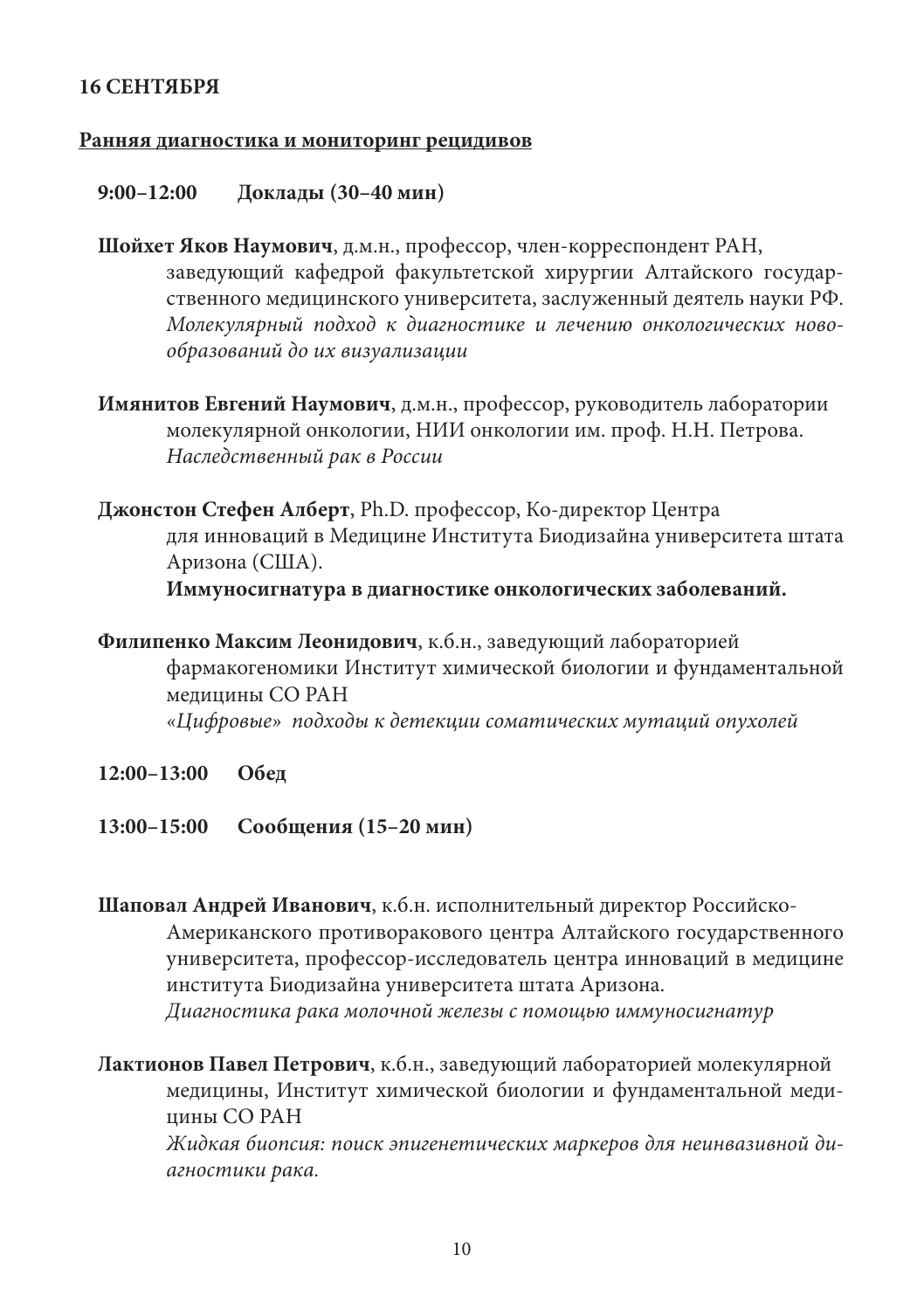**Рязанов Михаил Анатольевич**, к.т.н., доцент кафедры информатики, начальник управления информатизации Алтайского государственного университета. *Пептидные микрочипы и анализ данных*

**Шайдуров Александр Алексеевич**, к.т.н., Алтайский государственный университет *Интеллектуальная модель классификации онкологических заболеваний*

**Рыкова Елена Юрьевна**, д.б.н., НИИ химической биологии и фундаментальной медицины СО РАН. *Диагностические циркулирующие микроРНК при раке легкого*

**Тамкович Светлана Николаевна**, к.б.н., Институт химической биологии и фундаментальной медицины СО РАН. *Протеомэкзосом крови здоровых женщин и больных раком молочной железы*

**Иванов Анатолий Акимович**, Алтайский филиал РНОЦ им. Н.Н. Блохина. *Некоторые биомолекулярные характеристики папиллярного рака щитовидной железы, взаимосвязь с клинико-морфологическими параметрами*

**Стахеева Марина Николаевна**, д.м.н. НИИ онкологии г. Томск. *Многомерная визуализация состояния иммунной системы как метод мониторинга риска прогрессирования злокачественных новообразований*

## **17 СЕНТЯБРЯ**

## **Профилактика и терапия доклинических онкологических заболеваний**

**9:00–12:00 Доклады (30–40 мин)**

**Лазарев Александр Федорович**, д.м.н., профессор, Директор Алтайского филиала РОНЦ им. Н.Н. Блохина РАН, главный врач КГБУЗ «Алтайский краевой онкологический диспансер», заслуженный врач РФ. *Факторы риска онкологических заболеваний*

**Бажан Сергей Иванович**, д.б.н., профессор., заведующий отделом биоинженерии ФБУН ГНЦ ВБ «Вектор». *Новые подходы к конструированию Т-клеточных вакцин против инфекционных и онкологических заболеваний*